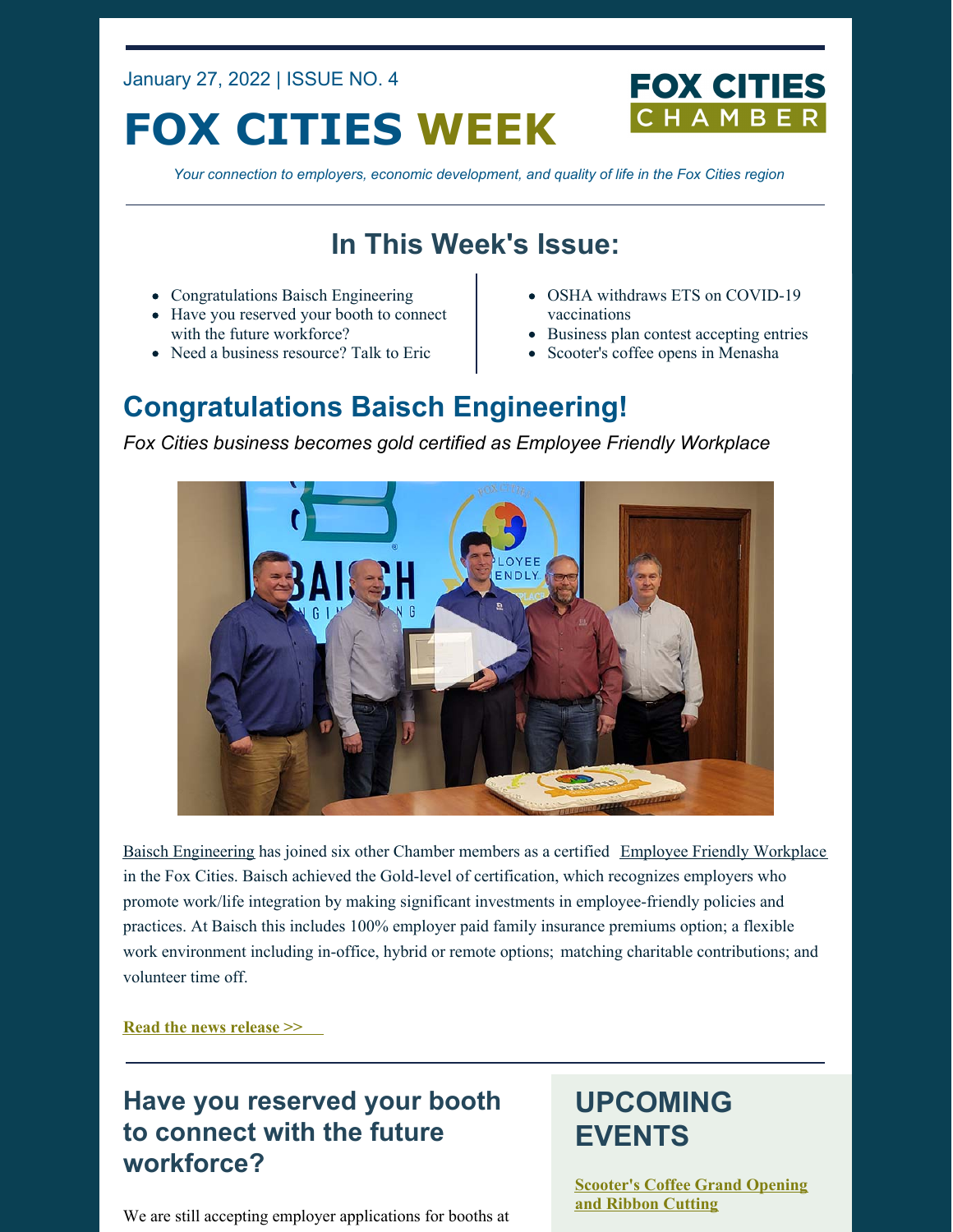the annual Future Fox Cities [Career](https://foxcitieschamber.com/talent/future-fox-cities-fox-cities-chamber/) Expo , scheduled for March 8 & 9. You won't want to miss out on this event, where more than 2,000 students will be ready to talk to you about their future careers.

Safety practices will be in place for the event, including a mask requirement for all in attendance. A special thank you to our sponsors, [Gulfstream,](https://www.gulfstream.com/en/) [Prevea](https://www.prevea.com/), and NEW [Manufacturing](https://newmfgalliance.org/) Alliance.

### **[Register](https://www.jotform.com/form/212994274213154) here >>**

### **Need a business resource? Talk to Eric!**



Are looking for resources to help your business grow and expand? You may want to talk with Eric Broten. As the Chamber's Director of Business Retention and Expansion (BRE), he is available to meet with businesses to identify and support growth areas, expansion, and workforce initiatives. "I'm not trying to sell anything; I'm just listening,"

Broten says. "Let's talk, find out your needs, and then I'll come back to the Chamber and connect the dots. There are resources and dollars out there businesses may not know about…and the more I learn, the more I can help make connections."

The BRE meetings are a free service to the business community. Email **[Eric](mailto:ebroten@foxcitieschamber.com)** to set up a meeting or refer another business.

February 4, 2022 11 - 11:30 AM 901 E. Airport Rd., Menasha

#### **FREE [WEBINAR:](https://business.foxcitieschamber.com/events/details/hidden-workers-and-the-post-covid-workforce-17446) Hidden Workers and the Post Covid**

**Workforce** February 16, 2022 8-9 AM / Virtual *Chamber Members Only*

#### *Save the Date:*

**Pulse - Wisconsin Herd Night** February 23, 2022 Oshkosh Arena \$25 for Pulse members, \$35 nonmembers. Watch for more details.

#### **Future Fox Cities [Career](https://foxcitieschamber.com/talent/future-fox-cities-fox-cities-chamber/) Expo**

March 8 & 9, 2022 Fox Cities Exhibition Center *[Reserve](https://form.jotform.com/212994274213154) your booth now! Be a [volunteer](https://form.jotform.com/212994739819172)*

### **Business After Hours at Best Western Premier [Bridgewood](https://business.foxcitieschamber.com/events/details/2022-business-after-hours-march-17448) Resort Hotel** March 10, 2022 5-7 PM

1000 Cameron Way, Neenah

#### **[Excellence](https://foxcitieschamber.com/talent/excellence-in-education-awards-fox-cities-chamber/) in Education Shining Star Awards**

April 5, 2022 5 PM Red Lion Hotel Paper Valley *[Nominate](https://form.jotform.com/213205214034135) an educator!*

*See all [upcoming](https://business.foxcitieschamber.com/events/catgid/6) Chamber Events>>*

## **Member Movers and Shakers**

- Endowment Wealth Management welcomed **[Abigail](https://foxcitieschamber.com/news/2022/01/26/member-news/endowment-wealth-management-welcomes-abigail-buhler/) Buhler** as Assistant Wealth Administrator.
- WOODWARD RADIO GROUP Active Rock radio station RAZOR 94.7/104.7 (WZOR) named **Jake [Calgaro](https://foxcitieschamber.com/news/2022/01/26/member-news/jake-calgaro-takes-over-middays-social-media-for-wzor-fm/)** their new midday host and digital content creator.
- von Briesen & Roper, s.c., welcomed two new attorneys to the Fox Cities: **Samantha J. Emro and Anthony S. [Wachewicz](https://foxcitieschamber.com/news/2022/01/26/member-news/von-briesen-roper-s.c.-welcomes-new-attorneys/) III.**
- Appvion appoints **Laurie D. [Andriate](https://foxcitieschamber.com/news/2022/01/26/member-news/appvion-announces-the-appointment-of-laurie-andriate-as-ceo/)** as Chief Executive Officer.
- Blue Door Consulting recently added **[Rebekah](https://foxcitieschamber.com/news/2022/01/26/member-news/blue-door-consulting-adds-new-talent-to-marketing-consulting-services-team/) Bianco, Kari Sain, and Madison Smith** to its marketing consulting services team
- Wolf River [Community](https://foxcitieschamber.com/news/2022/01/26/member-news/wolf-river-community-bank-announces-new-hires-to-lending-team-to-enhance-its-continued-growth-in-the-fox-west-area/) Bank announces new hires to its lending team: **Tom Pennings and Karl Spaay.**
- **Jodi [Schoerner](https://foxcitieschamber.com/news/2022/01/26/member-news/two-regional-business-leaders-join-new-north-board-of-directors/) and Vanessa Wellens** have joined the New North Board of Directors.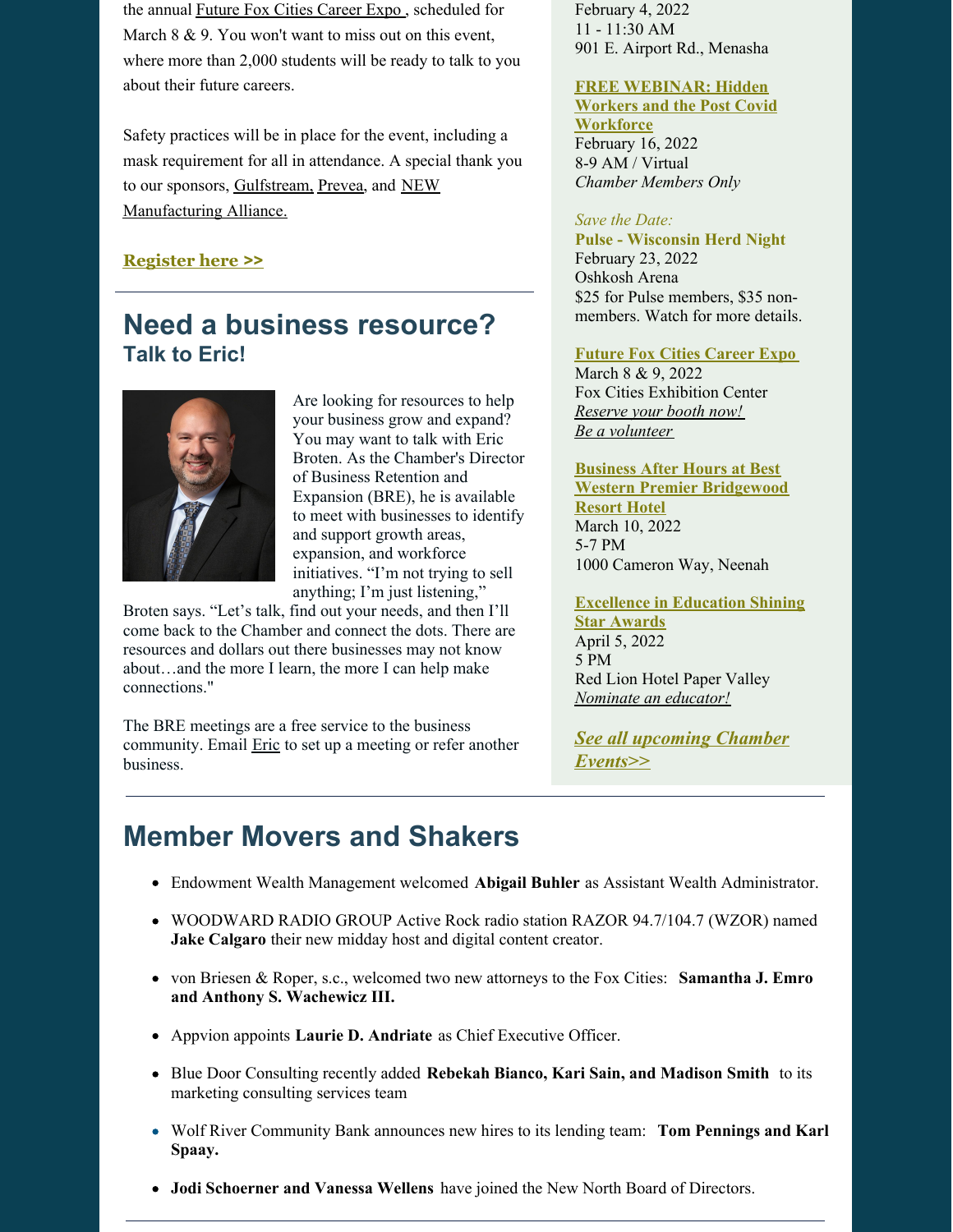## **What we're reading ...**

### **OSHA withdraws ETS on COVID-19 vaccinations**

OSHA is withdrawing its emergency temporary standard on COVID-19 vaccination, testing and masking, the agency announced Jan. 25.

A notice of withdrawal comes after the U.S. Supreme Court halted [enforcement](https://www.safetyandhealthmagazine.com/articles/22113-supreme-court-blocks-oshas-ets-on-covid-19) of the ETS with a 6-3 decision Jan. 13. The case was sent back to the 6th U.S. Circuit Court of Appeals for a hearing on the merits of the ETS.

### **Read [More>>](https://www.safetyandhealthmagazine.com/articles/22211-osha-withdraws-ets-on-covid-19-vaccination-and-testing)**

### **Governor's business plan contest accepting entries**

The 19th annual Wisconsin Governor's Business Plan Contest is accepting entries online for the 2022 competition through 5 p.m. Monday, Jan. 31.

The contest is designed to encourage entrepreneurs in the startup stage of techbased businesses in Wisconsin. It links upand-coming entrepreneurs with a statewide network of community resources, expert advice and mentoring, management talent and possible sources of capital.

#### **Read [More>>](https://govsbizplancontest.com/)**

## **Chamber Member & Community News**



## **Scooter's Coffee opens in Menasha; plans grand opening**

Scooter's Coffee, best known for its amazingly fast drive-thru, specialty coffee, and baked-fromscratch pastries, added a new location at 3494 901 Airport Road in Menasha, WI. To celebrate, the drive-thru location will be hosting a Grand Opening on Friday, February 4, where the first 100 customers will receive a free \$5 gift with a purchase of \$10 or more! In addition, customers can earn 50 bonus Smiles when they

ARIENS CO

## **Ariens breaks ground on new Nordic Center** [F](https://foxcitieschamber.com/news/2022/01/26/member-news/two-regional-business-leaders-join-new-north-board-of-directors/)

Ariens Company has broken ground on a new venture, Ariens Nordic Center. The center will be located adjacent to Round Lake Farms on 200 acres at the outskirts of Brillion. It will include a year-round trail network for recreation, training and competition for crosscountry skiing, biathlon, rollerskiing, running, hiking, and more.

The facility will be open to the public and include lighting, snowmaking, a paved roller-ski



### **AT&T introduces hyper fast Internet speeds**

Internet in parts of Green Bay-Appleton just got a whole lot faster. AT&T has introduced its all-new 2 Gig and 5 Gig speeds on AT&T Fiber across select parts of our footprint – the fastest internet among major providers.

Much like freeways with several lanes, multi-gig speeds open those lanes for various connected devices to run as fast as possible.